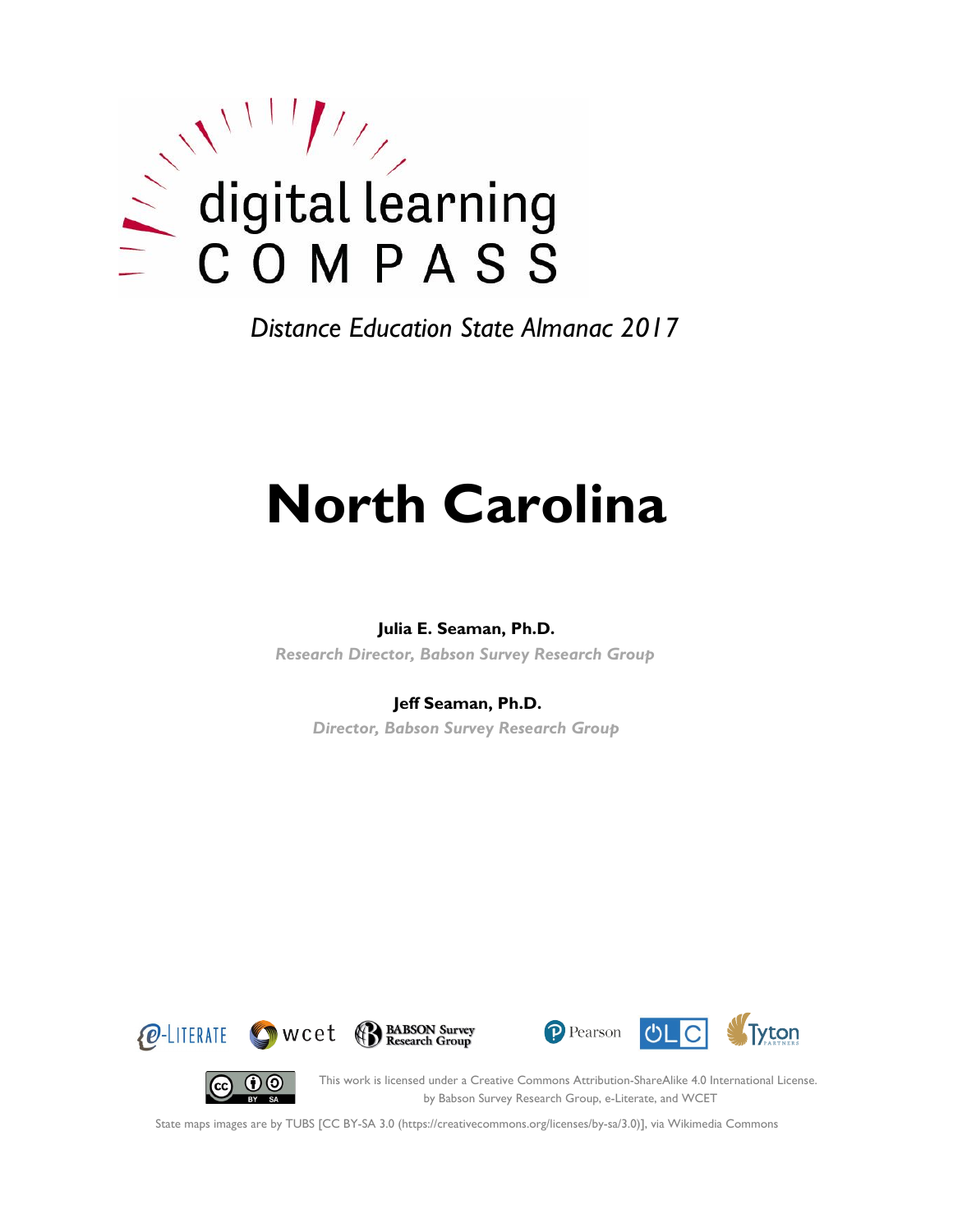#### **North Carolina State % of National** 10,146,788 3.1% 4,768,990 3.1% 151 3.1% **Population 18-55 Population Number of Institutions**

 North Carolina has 151 degree-granting higher education institutions, which represent 3.1% of all such institutions in the United States. These institutions enrolled a total of 562,442 students as of fall 2015 (490,350 of which are studying at the undergraduate level and 72,092 at the graduate level). The fall 2015 figure is a decrease of 14,237 students (or -2.5%) from the number enrolled in the fall of 2012.

Among the total student body, 201,768 (180,340 undergraduates and 21,428 graduate students) were taking at least one course at a distance. This is 35.9% of the enrolled student body, which is higher than the national average rate of 29.7%. The number of students taking distance education courses in the state increased by 10,837 (or 5.7%) between fall 2012 and fall 2015. This is lower than the national level of growth of 11.0%.

 81,075 students in North Carolina are taking all of their courses at a distance, made up of 66,960 undergraduates and 14,115 graduates. This represents 14.4% of all students enrolled in the state, a rate that is higher than the national average of 14.3%. A total of 72,694 (or 89.7% of these exclusively online students) live in North Carolina, the remainder come from outside of the state. This rate is higher than the national in-state average of 55.1%.

 The number of students that take any of their courses on campus, including those who take all of their courses on campus and those who take a mix of on-campus and distance courses, is 481,367, or 85.6% of the total student enrollment in North Carolina. This number represents a decrease in proportion on campus from the four years prior (88.4% from 509,904 students in 2012). The -2.8% rate is a larger change than the national 1.7% decrease.

|                    |                              | <b>Total</b>        |                        | <b>Undergraduate</b> |                        | <b>Graduate</b>     |                        |
|--------------------|------------------------------|---------------------|------------------------|----------------------|------------------------|---------------------|------------------------|
|                    |                              | <b>All Students</b> | Any<br><b>Distance</b> | All Students         | Any<br><b>Distance</b> | <b>All Students</b> | Any<br><b>Distance</b> |
|                    | Total                        | 562.442             | 201,768                | 490.350              | 180.340                | 72.092              | 21,428                 |
|                    | Private for-profit           | 16,703              | 8,891                  | 13,869               | 7,345                  | 2,834               | 1,546                  |
| Control            | Private not-for-profit       | 97,684              | 16,350                 | 72,965               | 10, 130                | 24,719              | 6,220                  |
|                    | <b>Public</b>                | 448,055             | 176,527                | 403,516              | 162,865                | 44,539              | 13,662                 |
| <b>Type</b>        | 2 to 4-year                  | 226,723             | 112,981                | 226,723              | 112,981                | 0                   | $\mathbf 0$            |
|                    | 4-year or more               | 335,719             | 88,787                 | 263,627              | 67,359                 | 72,092              | 21,428                 |
|                    | <b>Under 1,000</b>           | 21,099              | 5,441                  | 18,807               | 4,742                  | 2,292               | 699                    |
| <b>Instutional</b> | $1,000 - 4,999$              | 173,543             | 77,877                 | 163, 153             | 71,953                 | 10,390              | 5,924                  |
| <b>Enrollment</b>  | $5,000 - 9,999$              | 95,549              | 32,861                 | 86,203               | 31,028                 | 9,346               | 1,833                  |
| <b>Size</b>        | 10,000 - 19,999              | 131.877             | 42,966                 | 112.887              | 38.827                 | 18.990              | 4,139                  |
|                    | 20,000 and above             | 140,374             | 42,623                 | 109,300              | 33,790                 | 31,074              | 8,833                  |
|                    | Associate's College          | 224,669             | 112,374                | 224.669              | 112,374                | 0                   | $\mathbf 0$            |
|                    | <b>Baccalaureate College</b> | 42,414              | 4,844                  | 41,166               | 4,523                  | 1,248               | 321                    |
| Carnegie           | <b>Doctoral University</b>   | 177,766             | 46,293                 | 127,887              | 34,081                 | 49,879              | 12,212                 |
|                    | Master's College             | 103,691             | 31,208                 | 85,016               | 23,139                 | 18,675              | 8,069                  |
|                    | Specialized                  | 13,586              | 7,026                  | 11,296               | 6,200                  | 2,290               | 826                    |
|                    | Unassigned                   | 316                 | 23                     | 316                  | 23                     | 0                   | 0                      |

# **Overall and Distance Enrollment - 2015**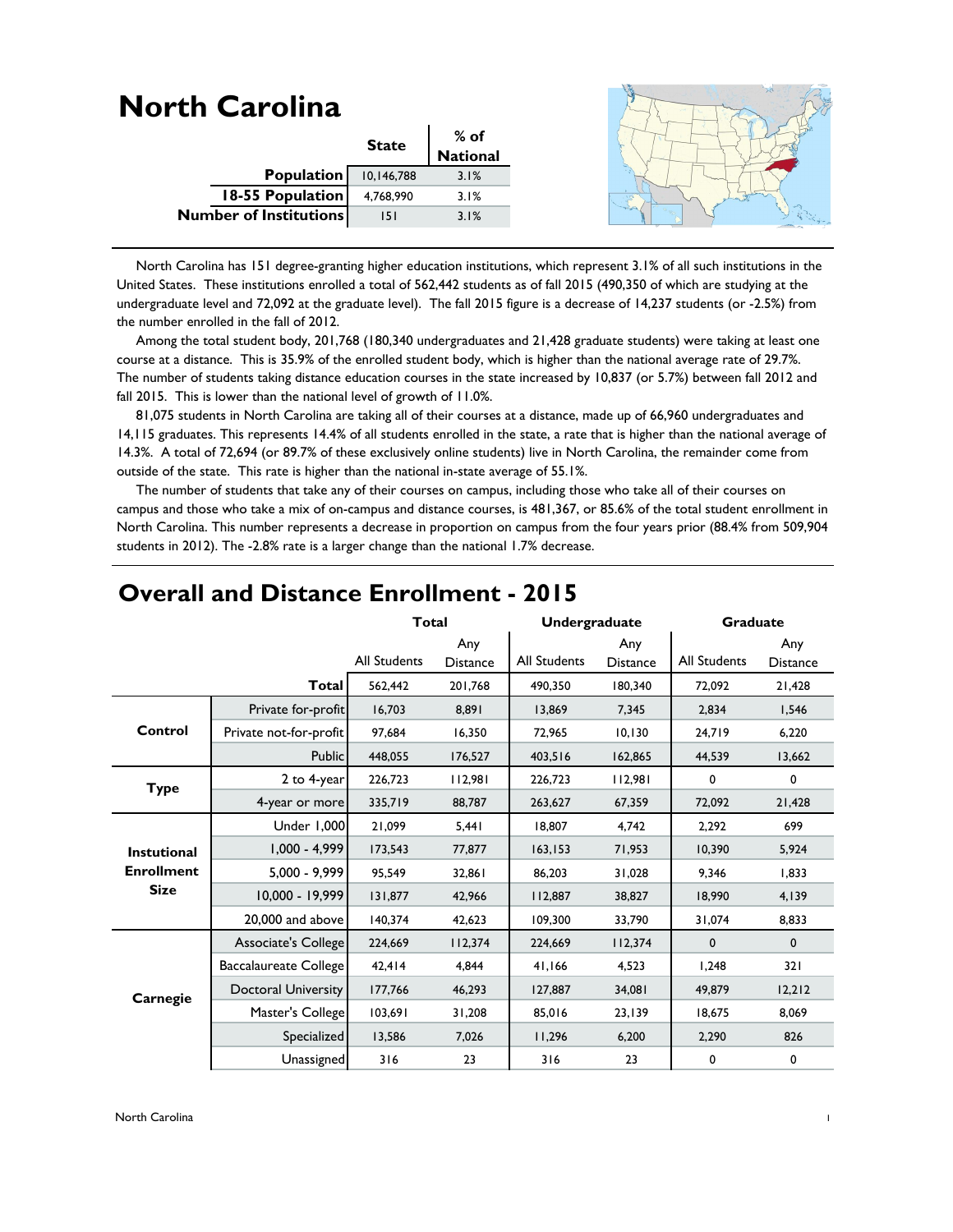

## **Distribution of State Institutions**





# **On-Campus Students**



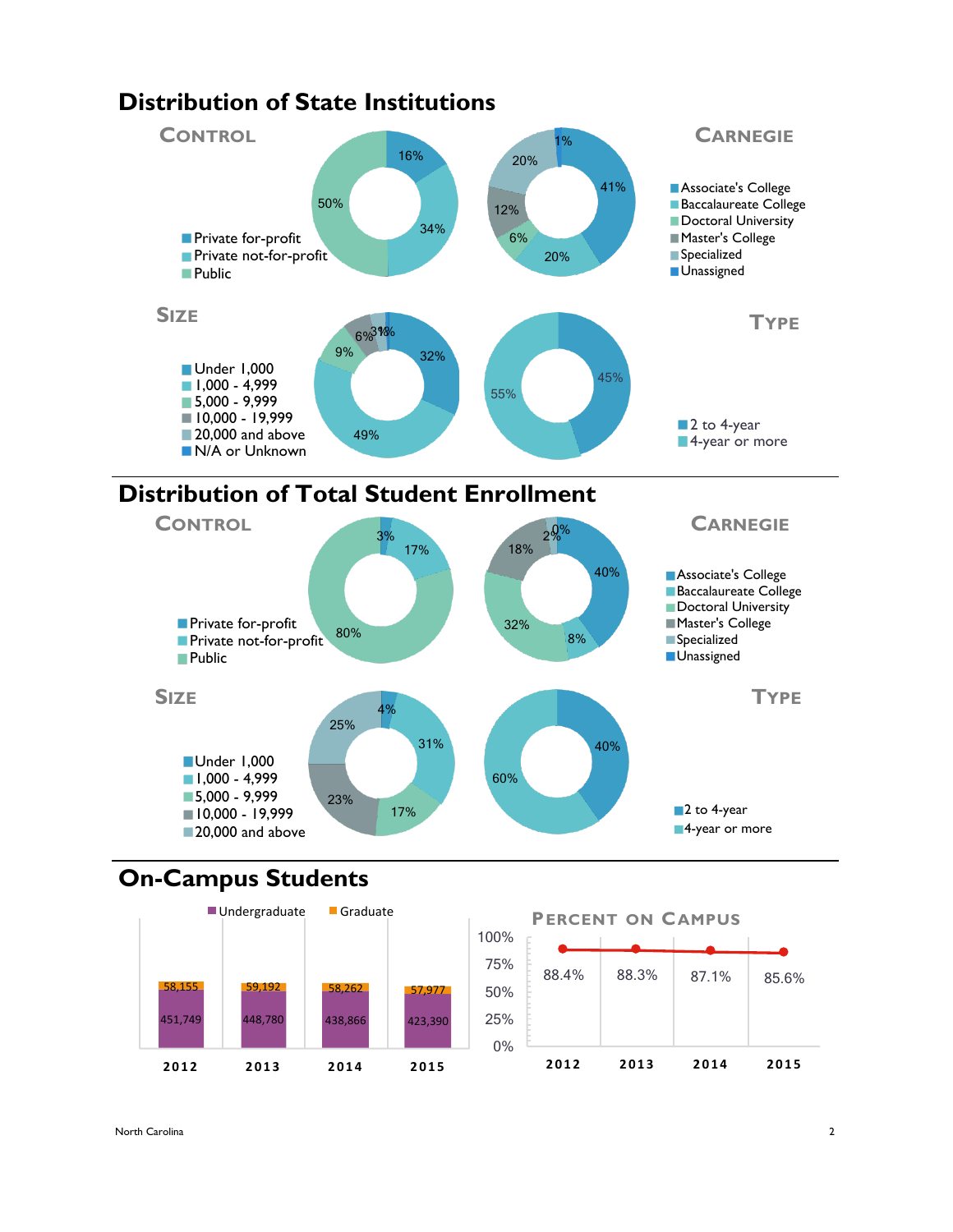# **Distribution of Distance Student Enrollment**



# **Enrollment Trends**



## **Exclusively Distance Student Locations**